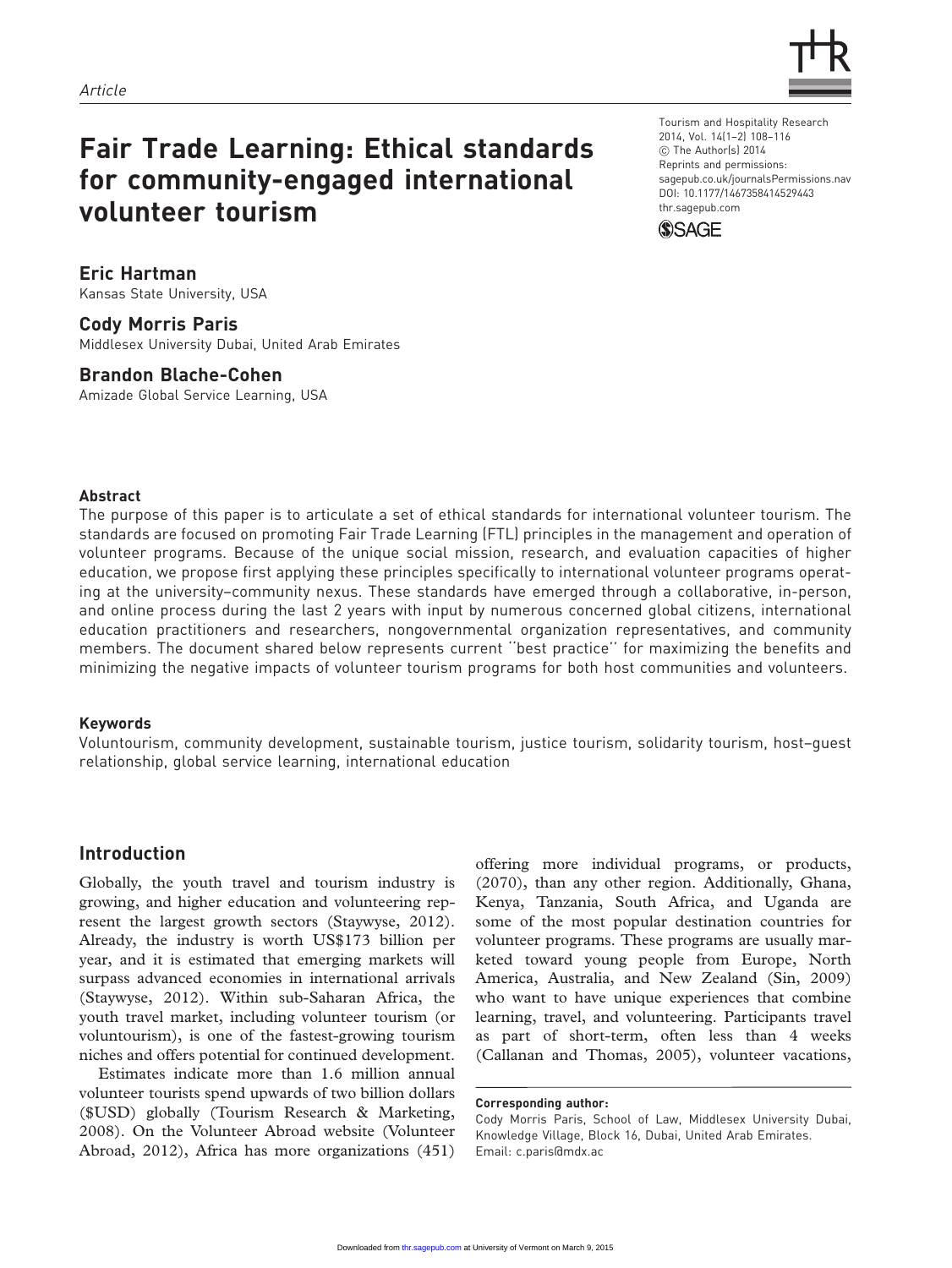study and service learning programs for university credit, or as part of a gap year or overseas experience program (Lyons et al., 2012; Simpson, 2004). Within the tourism literature, volunteer tourism has received increased attention (Wearing and McGehee, 2013); however, there have been relatively few studies focused on volunteer tourism in Africa. Some recent studies have focused on South Africa (Stoddart and Rogerson, 2004), Tanzania (Laythorpe, 2010), Rwanda (Barbieri et al., 2012), and Ghana (Forsythe, 2011).

Wearing and McGehee note that ''International volunteer tourism often focuses on humanitarian and environmental projects with the intention of serving the communities in need'' (2013: 121). While many programs start off with good intention, there have been a variety of very valid criticisms of and documented mistakes in the volunteer tourism, service learning, and international development industries (Easterly, 2006; Grusky, 2000; Stoecker and Tryon, 2009; Tomazos and Butler, 2011; Tomazos and Cooper, 2012). Much of the criticism has focused on the potential of volunteer tourism to lead to new forms of colonialism and dependency (Caton and Santos, 2009; Guttentag, 2009; Hammersley, 2013; Vrasti, 2013) and the potential exploitation of host communities (Friends International, 2012; Palacios, 2010; Theerapappisit, 2009), as well as the rapid increase in private companies selling international service experiences as a commodity (Higgins-Desbiolles and Russell-Mundine, 2008; Sharp and Dear, 2013).

In spite of these criticisms, the continued, and likely increasing, demand for international volunteer programs will drive the market (Wearing and McGehee, 2013). There will continue to be those in more developed countries who wish to ''make a difference'' while traveling, and those in developing countries who will be willing to, for a variety of reasons, cooperate with international institutions and operators. These ongoing incentives, despite trenchant criticisms, call for a framework for ethical engagement that can be clearly understood and applied by host communities, sending organizations, and (potential) volunteers. International volunteer tourism includes a wide range of organizations that often do not self-identify as being part of the tourism industry (McGehee, 2002; Wearing and McGehee, 2013). These include nongovernmental organizations, international humanitarian and development institutions, community development organizations, and academic institutions. It is important for these organizations involved in volunteer tourism to be ''catalysts'' of positive impacts and good practice rather than assisting neocolonial dependency to take hold (Hammersley, 2013; Palacios, 2010), particularly as international volunteer tourism becomes increasingly commodified by the growing number of commercial operators motivated by profits and satisfying their "volunteer" customers (Higgins-Desbiolles and Russell-Mundine, 2008; Wearing and McGehee, 2013).

Recent demands for better ways to manage volunteer tourism (The International Ecotourism Society, 2012) echo research on ways to increase the positive benefits of volunteer tourism while also mitigating the negative impacts (Benson and Blackman, 2011; Broad, 2003; Coghlan and Gooch, 2011; Ledwith, 2005; Sin, 2010; Theerapappisit, 2009; Wickens, 2010). This desire to articulate and advocate for more robust forms of tourism has also emerged previously under the name of solidarity exchanges and social tourism (Higgins-Desbiolles and Russell-Mundine, 2008). Many of the above authors and movements intend to offer more balanced benefits among the three major stakeholders in international volunteerism: the volunteers, the volunteer organizations, and the host communities. Any ethical framework for volunteer tourism must therefore strive to maximize the benefits for both the host communities and the volunteers.

Universities have several institutional characteristics that make them ideal catalysts for promotion of best practice in this growing sector. They frequently have nonprofit status due to their professed public-serving missions, suggesting that more than the financial bottom line alone should inform their practices, as matters of law and institutional structure. They also house considerable academic expertise regarding humanitarian and environmental efforts, providing an opportunity for internal critique and evaluation to determine whether the aims of international volunteerism indeed lead to similar ends. Finally, higher education has been identified as a growth market in international volunteerism (Staywyse, 2012), particularly in respect to the service-learning movement.

The focus of this article is therefore articulation of standards for programs that operate at the nexus of global university–community engagement. The focus on this nexus is also based on the practical experiences of the authors with global service learning pedagogy, organizations, and programs. There has been a recent increase in the number of institutions in developed countries that support community-based educational experiences within communities in developing countries. These experiences include community-based participatory research, service learning, international volunteerism, study abroad, ethnographic interviewing, field schools, and other varieties of community-engaged international education (Open Doors, 2012). Many of the organizations behind these practices aim to employ approaches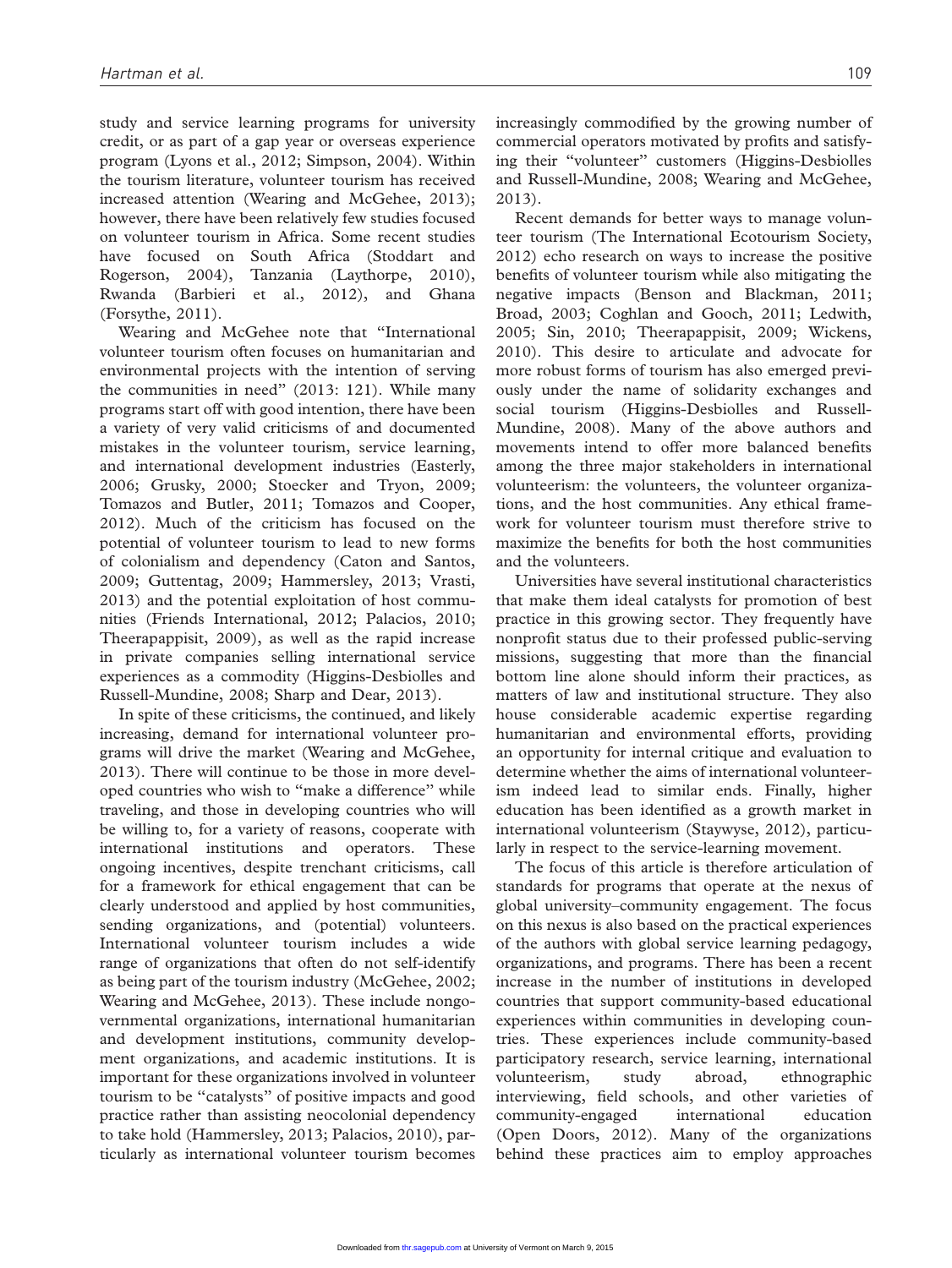that support community development, yet in practice these initiatives may subvert their stated purposes and reinforce inequality, dependency, and/or ethnocentric thinking (Crabtree, 2008; Sharp and Dear, 2013; Talwalker, 2012).

Recognizing the profound challenges embedded within even defining "community," "reciprocity," or "development" as part of intercultural partnership practice, the purpose of this article is to call attention to and receive feedback on this evolving set of Fair Trade Learning standards. These standards are intended to direct attention to the most important issues, imply the most compelling questions, and drive continuous improvement for individuals and organizations approaching this practice with conscientiousness and care. Fair Trade Learning (Hartman et al., 2012) is global educational partnership exchange that prioritizes reciprocity in relationships through cooperative, cross-cultural participation in learning, service, and civil society efforts. It foregrounds the goals of economic equity, equal partnership, mutual learning, cooperative and positive social change, transparency, and sustainability. Fair Trade Learning explicitly engages the global civil society role of educational exchange in fostering a more just, equitable, and sustainable world (Building a Better World Forum for Global Service-Learning, 2013).

In a review of a conceptually and politically similar effort, Higgins-Desboilles and Russell-Mundine provide an engaging account of justice tourism and solidarity tours that aim to provide tourism opportunities for the economically marginalized. These opportunities are intended to ensure participants have the chance to understand issues beyond what is communicated by the mass media, analyze issues in their own communities, and link travelers and activists around the globe. The authors posit that volunteer tourism may have the capacity to contribute to the values of global peace, understanding, and solidarity  $if$  it can avoid being co-opted as a lucrative niche market. The authors call for volunteer tourism to grow into an embrace of the principles of solidarity tours and also express desire to see ''projects which are locally initiated'' (2008: 192).

The Fair Trade Learning construct, which originated with efforts of the Association of Clubs (AOC) in Petersfield, Jamaica, could be the approach called for. A model of community tourism, based on participatory budgeting and community-driven development, emerged through many years of dialogue between the Petersfield-based AOC and its nonprofit partner in the United States, Amizade Global Service-Learning. The construct has helped the organizations "stay honest" with one another, as they both work to

uphold ethical, community-centered principles despite market pressures to do otherwise.

Indeed, the framework facilitates learning and growth even as concepts such as reciprocity and solidarity are renegotiated in the tourism, volunteerism, and service-learning literatures. This immediate applicability of the framework could be seen as a response to a concern first raised by Crabtree (2008) and later echoed by Sharpe and Dear (2013). That is, "we need more than an ethos of reciprocity as a guide; we need to learn the...on-the-ground strategies that are more likely to *produce* mutuality" (Crabtree, 2008: 26, emphasis in original). As the service-learning sector and portions of the tourism sector call for deeper clarity on what is meant by assertions of solidarity, justice, mutuality, and reciprocity, there are also related calls for deeper clarity on participant learning processes. In a recent article, Coghlan and Gooch call for pedagogy that pushes volunteer tourism, ''beyond a simple rhetoric of doing something worthwhile to life-changing experiences that benefit the volunteer, the host community, the environment and the society at large'' (2011: 724).

The numerous calls for action in the literature demand response, but first we should attempt deeper conceptual clarity regarding intentions and ideals. Service-learning researchers recently conducted a comprehensive review of the ideal of reciprocity in service learning and civic engagement, philosophy, evolutionary biology, leadership, and indigenous meaning-making (Dostilio et al., 2012). The concept review across these disciplines and epistemologies suggests there are three primary categories of implied meaning attached to the term reciprocity, thereby developing the three different orientations of exchange reciprocity, influence reciprocity, and generativity reciprocity. These orientations indicate (Dostilio et al., 2012: 19–20):

Exchange reciprocity: Participants give and receive something from the others that they would not otherwise have. In this orientation, reciprocity is the interchange of benefits, resources, or actions.

Influence reciprocity: The processes and/or outcomes of the collaboration are iteratively changed as a result of being influenced by the participants and their contributed ways of knowing and doing. In this orientation, reciprocity is expressed as a relational connection that is informed by personal, social, and environmental contexts.

Generativity reciprocity: As a function of the collaborative relationship, participants (who have or develop identities as co-creators) become and/or produce something new together that would not otherwise exist. This orientation may involve transformation of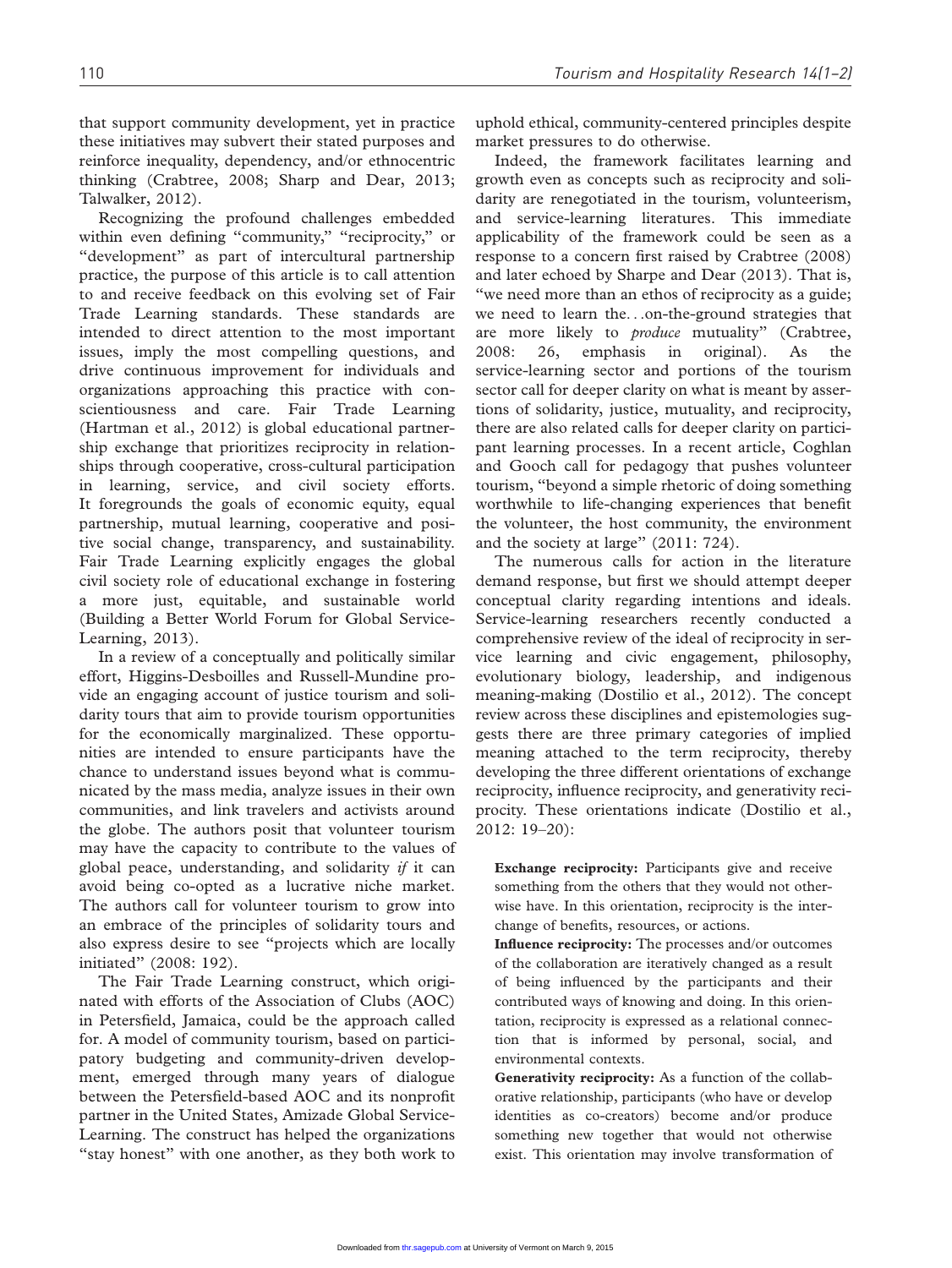individual ways of knowing and being or of the systems of which the relationship is a part. The collaboration may extend beyond the initial focus as outcomes, as ways of knowing, and as systems of belonging evolve.

Table 1 considers the location of other international volunteer activities and initiatives within these frameworks before providing examples of how the Fair Trade Learning construct positions itself across all three orientations. Arranging these ideals within this chart also highlights that these various justice, fairness, or reciprocity-oriented initiatives intend to alter outcomes for both participants and communities.

The concept review is helpful to organize our thinking and consider what types of reciprocity the FTL ideal may advance. Yet we also find insight in Keith's (2005) compelling concern that the ideal of reciprocity may not offer a precise fit with the fields of service learning and development, particularly in light of global interdependencies and its frequently severe economic inequities rather than the local variety of interdependence and comparatively narrow inequity.

Table 1. Reciprocities, international volunteerism, and Fair Trade Learning.

|                                          | Exchange reciprocity                                                                                                                                                                                                                                                                                                                                                                                                                                                                                                                                                                 | Influence reciprocity                                                                                                                                                                                                                                                                                                                                                                                                                                                                                                 | Generativity reciprocity                                                                                                                                                                                                                                                                                                                                                                                                                                                                                               |
|------------------------------------------|--------------------------------------------------------------------------------------------------------------------------------------------------------------------------------------------------------------------------------------------------------------------------------------------------------------------------------------------------------------------------------------------------------------------------------------------------------------------------------------------------------------------------------------------------------------------------------------|-----------------------------------------------------------------------------------------------------------------------------------------------------------------------------------------------------------------------------------------------------------------------------------------------------------------------------------------------------------------------------------------------------------------------------------------------------------------------------------------------------------------------|------------------------------------------------------------------------------------------------------------------------------------------------------------------------------------------------------------------------------------------------------------------------------------------------------------------------------------------------------------------------------------------------------------------------------------------------------------------------------------------------------------------------|
| Relevant<br>Framework(s)/<br>Proposal(s) | Assumption of mainstream<br>volunteer tourism: by visit-<br>ing economically margina-<br>lized communities and<br>volunteering there, partici-<br>pants contribute otherwise<br>unavailable (human)<br>resources. This may<br>include English Language<br>tutoring, infrastructure<br>development, and a variety<br>of other skilled and<br>unskilled contributions.<br>Many of the critiques men-<br>tioned above question core<br>assumptions in this<br>approach and demonstrate<br>that unwanted projects<br>have been developed for<br>rather than with commu-<br>nity members. | For participants and commu-<br>nity members, immediate<br>or near-time outcome of<br>solidarity and justice<br>(Higgins-Desbiolles and<br>Russell-Mundine, 2008).<br>For participants, trans-<br>formative learning (Kiely,<br>2004) and building of<br>understanding and inter-<br>national relationships as a<br>foundation for a stronger<br>social and developmental<br>agenda (Hammersley,<br>2013).                                                                                                             | Long-term outcome envi-<br>sioned in idealist concep-<br>tions of tourism, volunteer<br>tourism, and justice and<br>solidarity tourism is global<br>peace, understanding, and<br>solidarity.                                                                                                                                                                                                                                                                                                                           |
| FTL Application                          | Volunteers offer direct labor,<br>share resources.<br>Community members<br>share housing, cooperate<br>in labor projects, tell stor-<br>ies, and orient volunteers<br>to other ways of being. FTL<br>standards call for trans-<br>parency in economic<br>exchange, living wage<br>remuneration, and local<br>sourcing to the fullest<br>extent possible.<br>Community members have<br>strong participatory voice<br>in all components of FTL<br>planning and implementa-<br>tion, reducing risk of<br>unwanted projects and<br>paternalistic assumptions.                            | Deliberate intercultural con-<br>tact, facilitated reflection,<br>community voice, connec-<br>tion to home communities<br>and, if applicable, institu-<br>tions and academic car-<br>eers, are all part of the FTL<br>components designed to<br>maximize the creative and<br>visionary alternative ima-<br>gining possible in cross-<br>cultural, solidarity-oriented<br>relationships. This includes<br>commitments to scholar-<br>ship participants from host<br>communities and seed<br>multidirectional exchange. | The Fair Trade Learning ideal<br>is itself an unforeseen<br>outcome of a collaborative<br>relationship between the<br>AOC and Amizade. This is<br>one among countless<br>examples of global civil<br>society initiatives and con-<br>structs resulting from<br>equitable partnership and<br>exchange. Higgins-<br>Desbiolles and Russell-<br>Mundine (2008) review<br>other global partnerships<br>and initiatives resulting<br>from similar relationship<br>commitments over time.<br>Outcomes continue to<br>evolve. |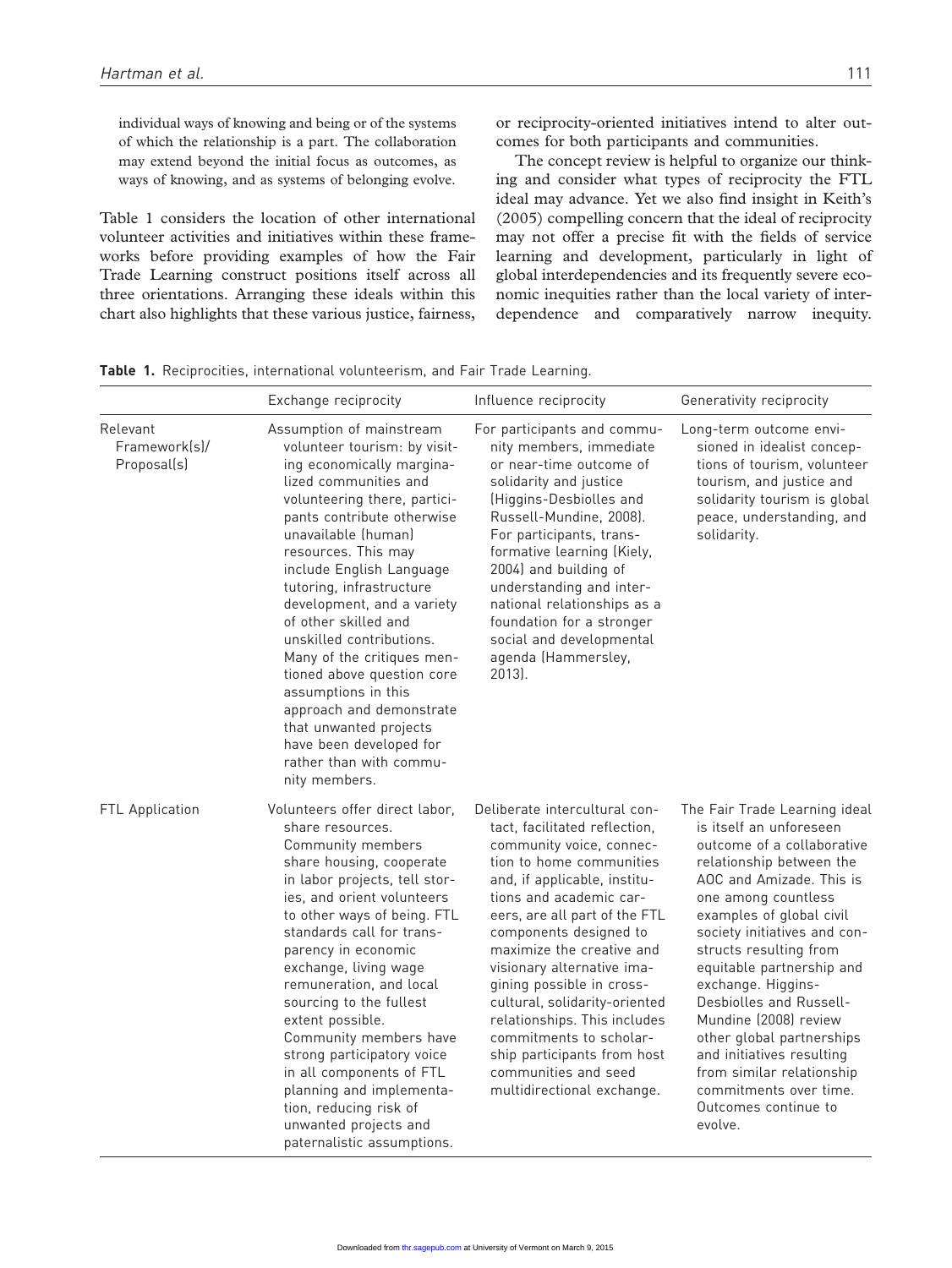We are working, in other words, with a concept that has been developed largely through practice and iterative organizational improvements, in cooperation with community organizations around the world, that may be better informed through academic efforts at conceptual clarity and distinct lines of inquiry.

## Considering Fair Trade Learning standards

Based on reflections of our own experiences and the experiences of our colleagues we offer the standards below in that spirit, eager for experience-based feedback as well as academic insight that may improve the quality of the concept and its communication. Importantly, our colleagues attempting to advance and implement these ideals in practice largely recognize the valid criticisms of the sector. Their concern is not with lack of clarity on critiques, but with proposals to move forward in a sector increasingly dominated by a noxious combination of slick marketing and underinformed consumers. Researchers with experience in social marketing, alternative economic models, and public outreach may contribute by increasing our collective understanding of how to not only conceptualize ideals and develop standards, but also—and crucially—to capture the imagination of an interested public.

The standards presented are meant to provide guidance and best practice within the global service-learning sector, and more generally to the volunteer and educational tourism industries. These standards are aligned with recent calls for the introduction of a fair trade labeling system for volunteer travel organizations (Mdee and Emmott, 2008) and the recent application of fair trade principles to the tourism industry, where South Africa is at the forefront (Fair Trade Tourism South Africa, 2013).

The standards are separated into core principles, community, and student-centered components, because it is often the case that different administrators, offices, leaders, or faculty members attend to these different foci. Yet the position expressed in this document is that student learning and community goals must reinforce and inform one another. Either is undermined by the absence of the other.

These standards have emerged through a collaborative, in-person and online process (Building a Better World Forum for Global Service-Learning, 2013) during the last 2 years with input by numerous concerned global citizens, international education practitioners and researchers, nongovernmental organization representatives, and community members. In-person feedback was received at the International Association for Research on Service-Learning and Community Engagement, The Forum on Education Abroad, the Cornell University–New York Campus Compact Global Service-Learning Institute, and the Building Bridges Coalition's International Service-Learning Summit, and has been incorporated in the current standards set.

## Fair Trade Learning principles

These standards are intended as aspirational guidelines, not as limiting proscriptions. While our strongest aspiration is that all programs would achieve the standards indicated here, we also recognize that program building and institutional change are most frequently characterized as journeys rather than revolutions. These guidelines are intended to help draw attention to key issues and thereby suggest a robust way forward.

## Core principles

These core principles provide the overall FTL standards that require buy-in from all stakeholders.

- 1.1 Dual Purposes. Programs are organized with community and student outcomes in mind. The ethics of integrating community development with student learning necessitates that as much attention is paid to community outcomes as to student learning. One purpose is therefore never primary. Rather, community-driven outcomes and student learning about ethical global engagement must be held in balance with one another.
- 1.2 Community Voice and Direction. Drawing on best practices in community development, servicelearning, and public health, community-based efforts must be community driven. Community engagement, learning, program design, and budgeting should all include significant community direction, feedback, and opportunities for iterative improvements. Attention to the best practices referenced above suggests practitioners should triangulate community voice, actively seek the voices of the marginalized, and otherwise be systematic about inclusion of broad community perspective and multiple stakeholders regarding direction and goals. While student outcomes are certainly important and we point to dual purposes above, the typical bias of universities to serving students and organizations to serving customers requires a special focus on and attention to community voice and direction.
- 1.3 Commitment and Sustainability. International education programming should only be undertaken within a robust understanding of how the programming relates to the continuous learning of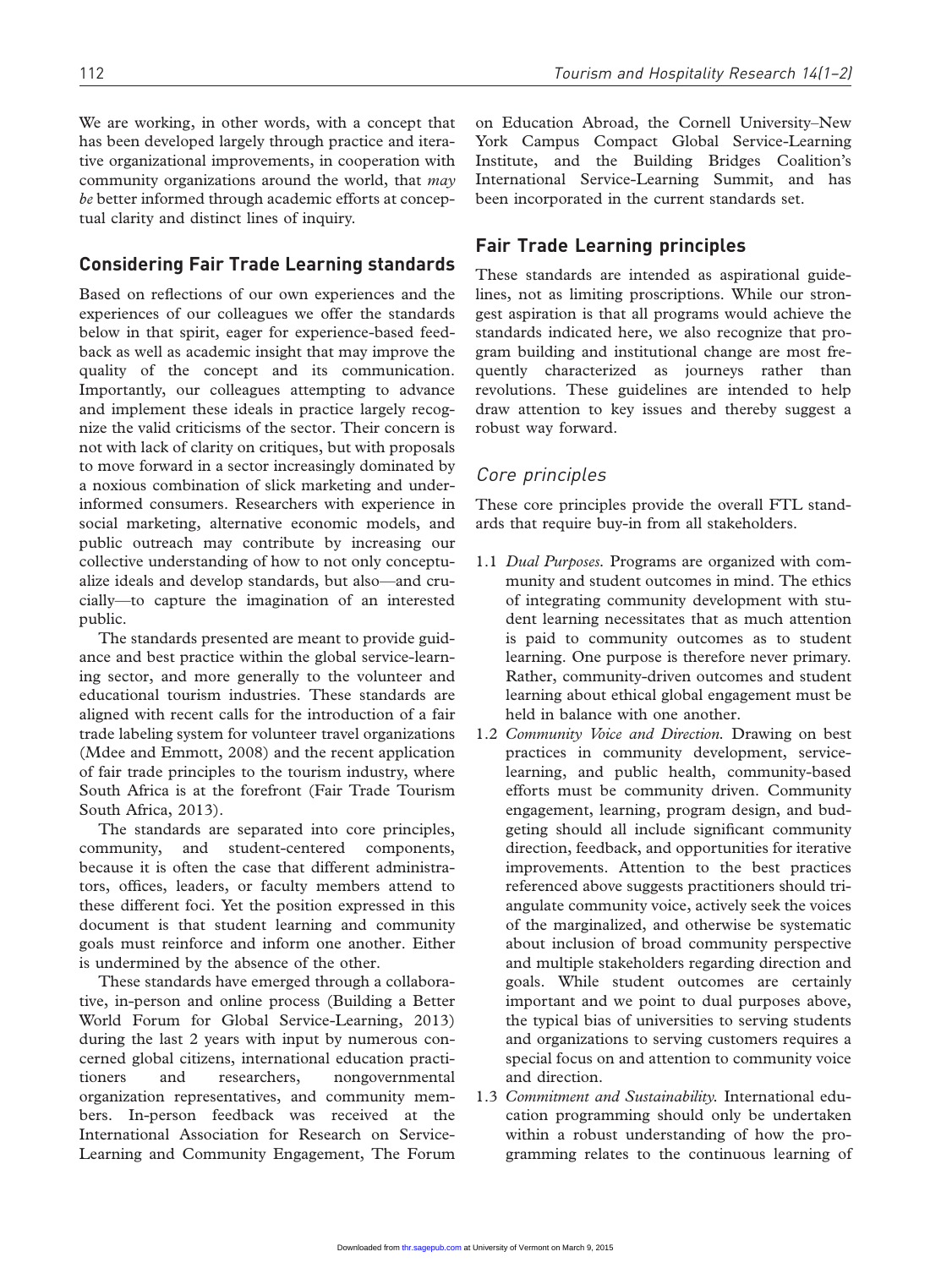the student and community-defined goals of the host community. For students, this translates as a relationship between the program, preparatory courses, and re-entry programming. Such programming should support the development of the individual student and/or continuous connection to the community partnership or ethical question addressed after returning to campus. Ideally, on-campus faculty, activities, and programs support students' efforts to engage in ongoing global civic engagement and social change programming related to their immersion experiences. For community partners, this means clarity regarding the nature of the commitment with the university or international education provider, as well as a clear vision of likely developments in the partnership and community-driven goals for the next year, three years forward, and even as many as five years in the future.

- 1.4 Transparency. Students and community partners should be aware of how program funds are spent and why. Decision making regarding program fund expenditures should be transparent. Lines of authority should be clear. Transparency should extend throughout GSL relationships, from the university to and through any providers and to the community.
- 1.5 Environmental Sustainability and Footprint Reduction. Program administrators should dialogue with community partners about environmental impacts of the program and the balance of those impacts with program benefits. Together, partnership leaders must consider strategies for impact mediation, including supporting local environmental initiatives and/or opportunities for participants to travel to and from their program site "carbon neutral" (e.g. by purchasing ''passes'' or ''green tags'').
- 1.6 Economic Sustainability. Program costs and contributions should be aligned with local economies or social dynamics within the community. Donations or project support should reflect a sustainability perspective, thereby taking into account and/or developing the capacity of the community partner to manage funding effectively and ethically. University-based practitioners may also need to cooperate with their development and finance offices to create the capacity to responsibly manage funds targeted toward these specific initiatives.
- 1.7 Deliberate Diversity, Intercultural Contact, and Reflection. The processes that enhance intercultural learning and acceptance involve deliberate intercultural contact and structured reflective processes by trusted mentors. This is true whether

groups are multi-ethnic and situated domestically, comprised of international participants, only students, or community members and students. Program administrators and community partners should work to enhance diversity of participants at all points of entry, and should nurture structured reflective intercultural learning and acceptance within all programs.

1.8 Global Community Building. The program should point toward better future possibilities for students and community members. With community members, the program should encourage multidirectional exchange to support learning opportunities for individuals from the receiving communities, as well as continuous contact and commitment regarding local development and/or advocacy goals. With students, the program should facilitate a return process whereby learners have reflective opportunities and resources to explore growth in their understandings of themselves as individuals capable of responsible and ethical behavior in global context.

### Community-centered standards

These standards elucidate the areas of focus by all stakeholders to ensure a fair and positive impact of programs on communities in which they operate.

- 2.1 *Purpose*. Program administrators should engage in continuous dialogue with community partners regarding the partnership's potential to contribute to community-driven efforts that advance human flourishing in the context of environmental, economic, and social sustainability. Continuous dialogue should include minimally annual evaluation and assessment of the partnership and its purposes.
- 2.2 Community preparation. Community organizations and partners should receive clear pre-program clarity regarding expectations, partnership parameters through formal or informal memoranda of understanding, and sensitization that includes visitors' customs and patterns, and fullest possible awareness of possible ramifications (both positive and negative) of hosting.
- 2.3 Timing, duration, and repetition. Program administrators should cooperate with community members to arrive at acceptable program timing, lengths, and repetition of student groups in communities. Different communities have demonstrated varying degrees of interest in timing of programs, their duration, and their regularity of repetition. This, like all such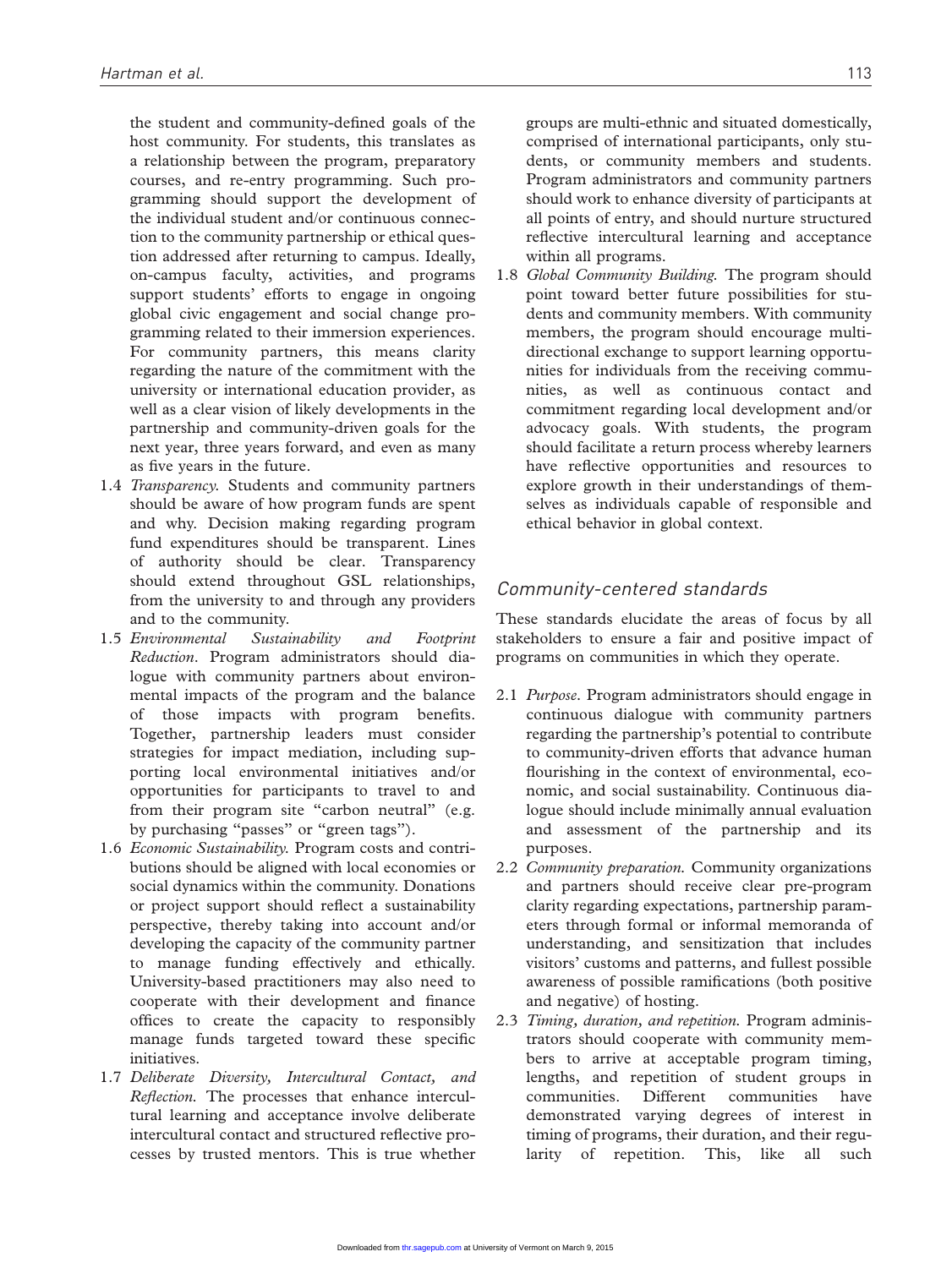conversations, must be highly contextualized within particular communities and partnerships.

- 2.4 Group size. Program administrators must discuss ideal group size with community members and arrange program accordingly. Large groups of visiting students can have positive and negative effects on local communities, including undermining traditional cultural knowledge and distorting the local economy.
- 2.5 Local sourcing. The program should maximize the economic benefits to local residents by cooperating with community members to ensure program participant needs are addressed through indigenous sources. Community-engaged programs should categorically not parallel the economic structures of enclave tourism. Maximum local ownership and economic benefit is central to the ethos of community partnership. For example:
- 2.5.1 Transparently reimbursed host families offer stronger local economic development than hotels or hostels that are frequently owned by distant corporate organizations.
- 2.5.2 Local eateries, host families, and/or local cooks should be contracted to support local economic development and offer opportunities to learn about locally available foods.
- 2.5.3 Local guides and educators should be contracted to the fullest extent possible, including contracting with professionalized/credentialed as well as non-professionalized and non-credentialed educators who hold and understand local knowledge, history, traditions, and worldview.
- 2.6 Direct service, advocacy, education, project management, and organization building. To the extent desired by the community, the program involves students as service-learners, interns, and researchers in locally accountable organizations. Students learn from, contribute skills or knowledge to, and otherwise support local capacity through community improvement actions over a continuous period of time. Ideally, community members or organizations should have a direct role in preparing or training students to maximize their contributions to community work. Students should be trained in the appropriate role of the outsider in community development programs. They should also be trained on participatory methods, cultural appropriateness, and program design, with a focus on local sustainability and capacity development.
- 2.7 Reciprocity. Consistent with stated best practices in service-learning, public health, and development, efforts are made to move toward reciprocal relationships with community partners. These efforts

should include opportunities for locals to participate in accredited courses, chances to engage in multi-directional exchange, and clear leadership positions, authority, and autonomy consistent with the ideals articulated in "Community Voice and Direction'' above. Outcomes for communities should be as important as student outcomes; if this balance is not clear, program design adjustments should be made.

## Student-centered standards

The student-centered standards are focused on maximizing students' learning and experiences before, during, and after their participation in the programs.

- 1.9 Purpose. The program leaders instill an ethical vision of human flourishing by systematically encouraging student reflection and growth regarding responsible and ethical behavior in global context.
- 1.10 Student preparation. Robust learning in international education is clearly predicated upon careful preparation for participating students. Student preparation should include pre- or-in-field training that equips learners with the basic conceptual and experiential ''tools'' to optimize field learning, with greater or less attention given to the concepts mentioned here based on program design, community desires, and student learning goals. Programs may expect students to acquire a working knowledge of the host country's political history and its relationship to global trends and pressures, current events, group customs and household patterns, ethnographic skills, service ethics, and research methods, as well as culturally appropriate project design, participatory methods, and other community-based approaches and tools. This may require transdisciplinary courses and multidisciplinary cooperation among faculty members.
- 1.11 Connect context to coursework and learning. The program leaders engage documented best practices in international education, service-learning, and experiential education broadly by systematically using reflection to connect experiential program components with course goals, global civic engagement goals, and intercultural learning goals.
- 1.12 Challenge and support. Program leaders embrace lessons learned regarding reflection in experiential education and intercultural learning by ensuring the living and learning environment is characterized by ''challenge and support'' for students.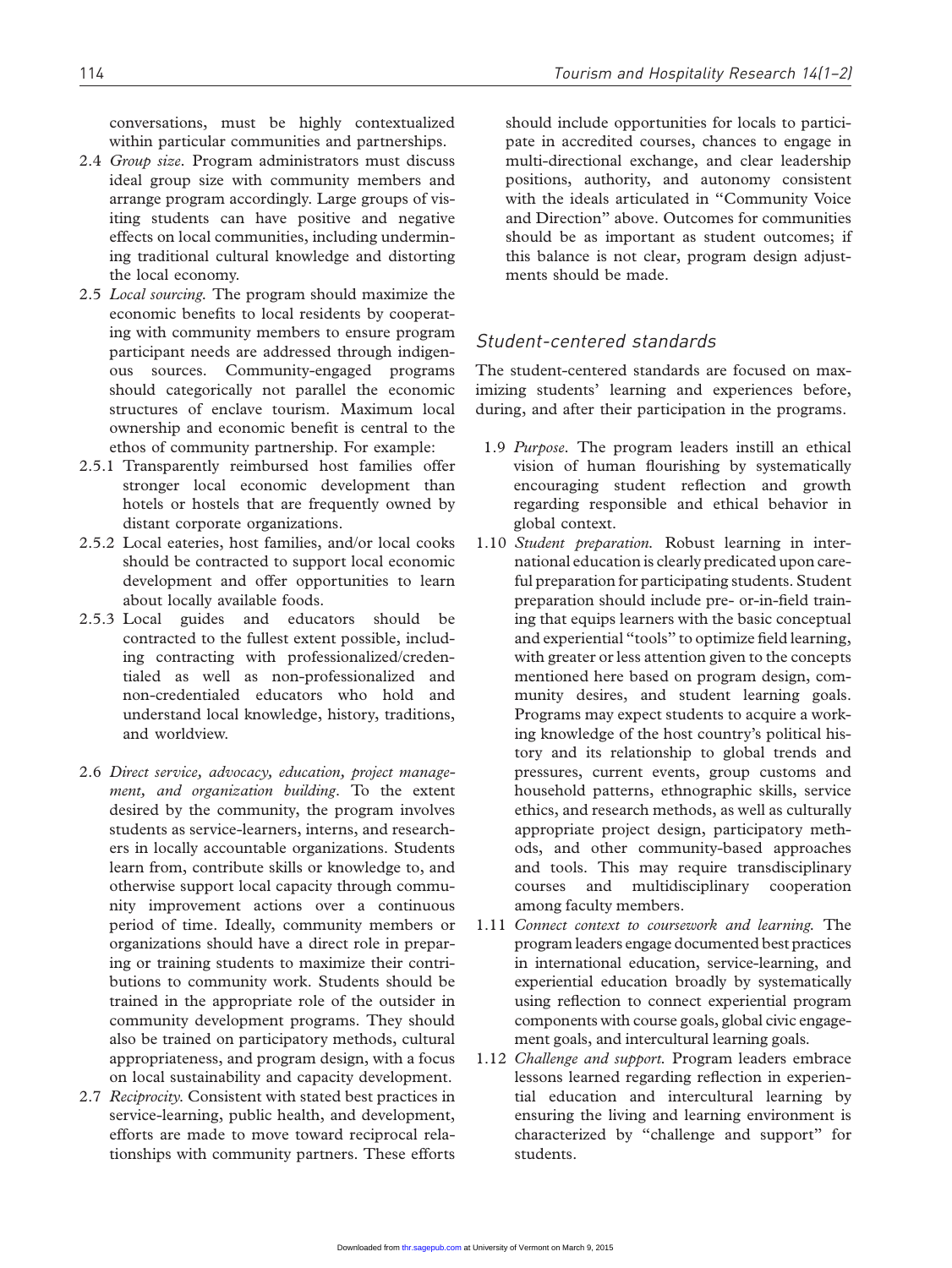- 1.12.1 Student housing opportunities encourage sustained intercultural contact, opportunities for reflection, and connection to intercultural learning.
- 1.12.2 Students are systematically encouraged to engage in contact with the local population that deliberately moves students out of ''group cocoons'' and into interpersonal relationships with a variety of local individuals.
- 1.12.3 Service projects or community programs are conducted collaboratively, with students working alongside community members to maximize cultural understanding and local context knowledge.
- 1.13 Program length. Program design decisions recognize the strengths and limitations of different lengths of programming, and learning outcomes and educative processes are specifically calibrated to achieve outcomes consistent with program length.
- 1.14 Instruction and mentoring. The program provides the necessary external facilitation and supervision to keep students focused, active, and reflective in their learning. The field support system includes ''mentor-advisors'' drawn from the host community (e.g. host family members, service supervisors, language coaches, and research guides).
- 1.15 Communicative skills and language learning. Based on the length of the program and consultation with community partners, the program leaders choose the best possible strategy to improve current language and communication skills and spark interest in future language learning. The growth in short-term study abroad should in this light be seen as an opportunity to entice students toward language learning, rather than an excuse to avoid significant language development. More and deeper language learning is always optimal for improved communication and community partnership.
- 1.16 Preparation for healthy return to home communities. Before and after return, program leadership offers guidance, information, reflective opportunities, and exposure to networks intended to support students' growth as globally engaged, interested, and active individuals. This is part of both course planning and institutional support, as it should extend from the course into student programming and organizations as well as career services and academic career opportunities.

#### Conclusion

This paper presented a set of standards for international volunteer tourism programs operating at the nexus of university–community engagement. The main contribution of this paper is the articulation of a set of practical standards as well as a conceptual framework for international volunteer tourism. The goals of this paper are aligned with Wearing and McGehee's recent concluding recommendation for ''the development of criteria and credentials for good practice in volunteer tourism'' (2013: 127). While these standards were developed with university–community programs in mind, hopefully, they will gain traction with organizations that manage other forms of international volunteer tourism. Additionally, the Fair Trade Learning standards articulated in this paper can provide a conceptual framework for future exploration and research into volunteer tourism. While the standards presented in this paper will be useful for stakeholders engaged in international volunteer tourism globally, they are particularly relevant for the international volunteer tourism industry in Africa, the leading destination region. Also, as mentioned previously, these standards are meant to be just the beginning. The discussion and ongoing amendment of these standards will continue to take place on the Building a Better World Forum for Global Service-Learning online.

#### Acknowledgements

Special thanks to Dr Richard Slimbach of Azusa Pacific University, whose ''Program Design for the Common Good'' played a formative role in the first iteration of these standards. Special thanks also to Amizade Global Service-Learning, which provided a first iteration of the Fair Trade Learning ideal through its partnership with the Association of Clubs in Petersfield, Jamaica. Additionally, we are appreciative of considerable written and spoken feedback from Slimbach himself along with GSL administrators, practitioners, and scholars including Jeffrey Bouman, Matthias Brown, Lauren Caldarera, Mireille Cronin-Mather, Jessica Evert, Ethan Knight, Richard Kiely, Julia Lang, Robin Pendoley, Nora Reynolds, Rebecca Stoltzfus, Cynthia Toms-Smedley, and numerous individuals who provided feedback at the 2011 and 2012 International Association for Research on Service-Learning and Community Engagement Conferences, 2013 Forum on Education Abroad Conference, and 2013 Cornell Global Service-Learning Institute.

#### References

Barbieri C, Santos C and Katsube Y (2012) Volunteer tourism: On-the-ground observations from Rwanda. Tourism Management 33: 509–516.